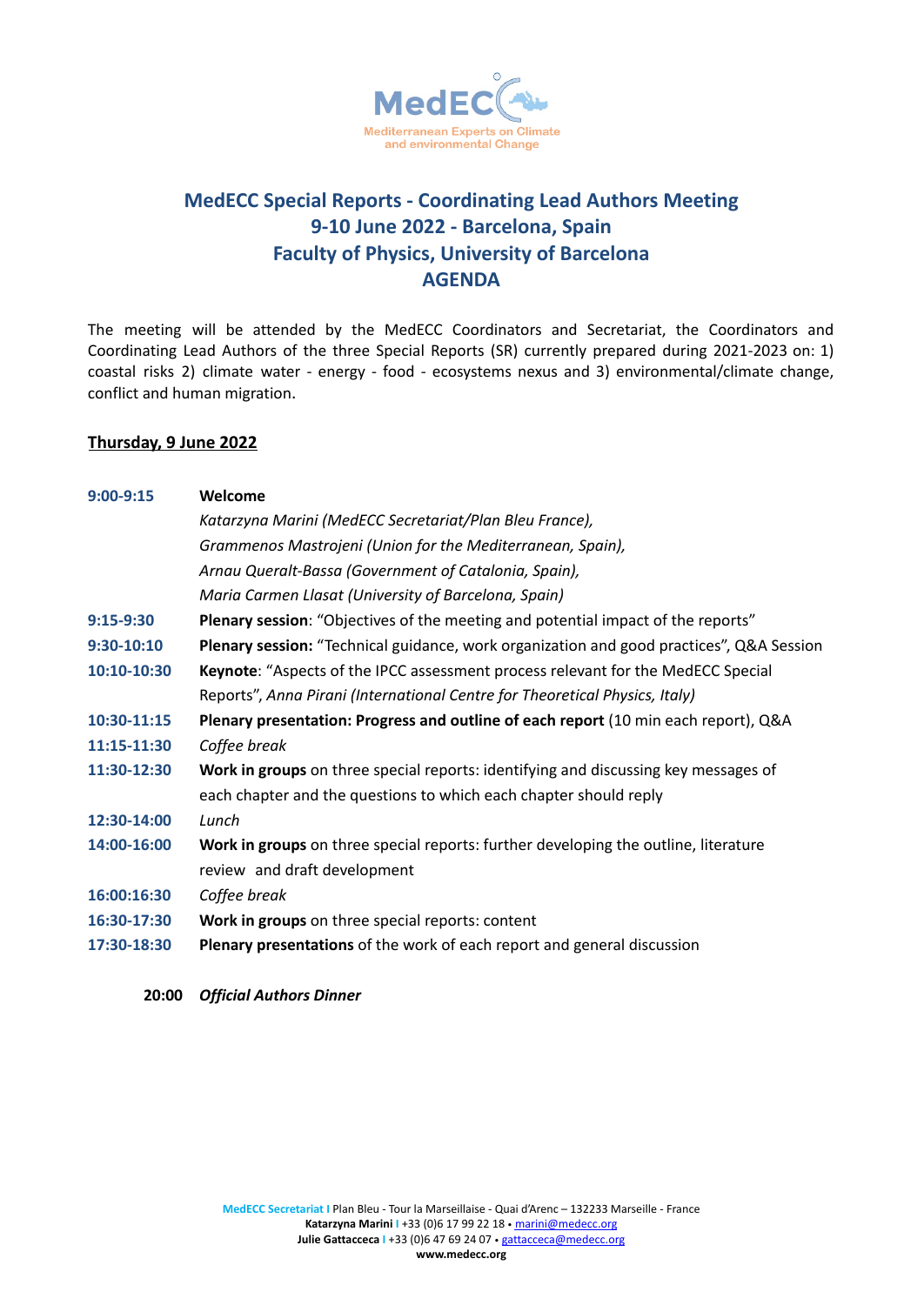

## **Friday, 10 June 2022**

| $9:00-9:30$  | Keynote: "State of art/knowledge of the Sixth Assessment Report (AR6) of the           |
|--------------|----------------------------------------------------------------------------------------|
|              | IPCC (including scenarios), focus on the Mediterranean", Piero Lionello (University of |
|              | Salento, Italy)                                                                        |
| $9:30-11:00$ | Work in groups on three special reports: identifying cross-cutting issues between      |
|              | chapters and cross-chapter boxes, case studies and knowledge gaps                      |
| 11:00-11:15  | Coffee break                                                                           |
| 11:15-12:30  | Continuation of the work in groups on three special reports: identifying cross-        |
|              | cutting issues between chapters and cross-chapter boxes, case studies and              |
|              | knowledge gaps                                                                         |
| 12:30-14:00  | Lunch                                                                                  |
| 14:00-15:30  | Plenary presentations of the work of each report and general discussion (questions     |
|              | addressed by the reports, draft key messages) (30 min each)                            |
| 15:30:15:45  | Coffee break                                                                           |
| 15:45-16:30  | General discussion (questions addressed by the reports, draft key messages, cross-     |
|              | cutting issues)                                                                        |
| 16:30-17:30  | General discussion, feedback, next steps for producing the full drafts of the reports  |
| 17:30-17:45  | <b>Update on timing - closing the meeting</b>                                          |
| 17:45        | <b>End of the meeting</b>                                                              |
| 20:00        | <b>Informal Dinner</b>                                                                 |